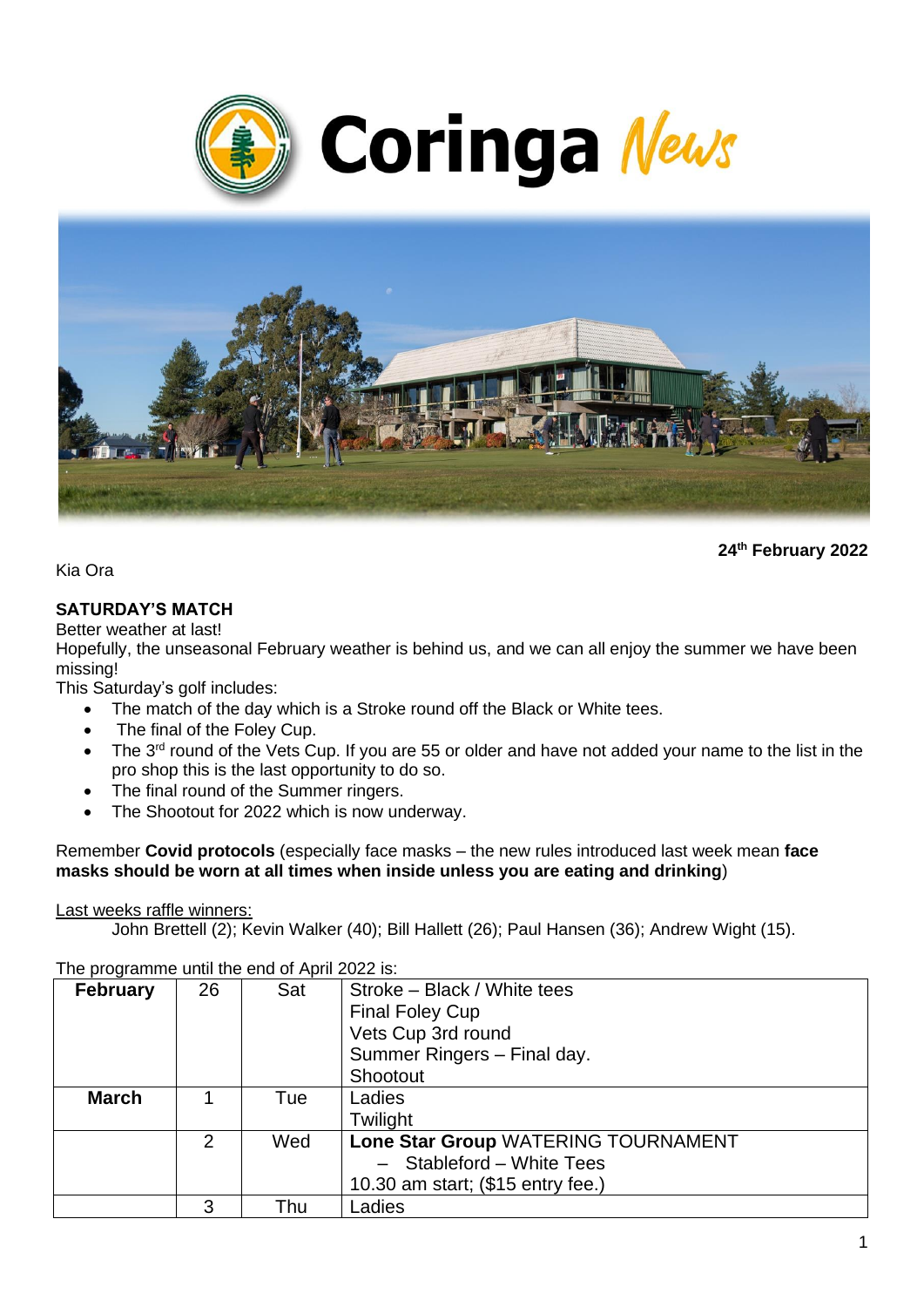|       |                 |      | Men: Stroke - Jerry Attick Trophy - Yellow tees. |
|-------|-----------------|------|--------------------------------------------------|
|       | 5               | Sat  | American Stableford - Blue tees.                 |
|       |                 |      | Random Drawn fours after 10.30 am.               |
|       |                 |      | Shootout                                         |
|       |                 |      | <b>Summer Ringers</b>                            |
|       | $\overline{7}$  | Mon  | CANTERBURY VETS.COMPETITION - Stableford.        |
|       |                 |      | Course closed until 2:00pm                       |
|       | 8               | Tue  | Ladies                                           |
|       |                 |      | Twilight                                         |
|       | 9               | Wed  | <b>Templeton Wednesday Tournament</b>            |
|       | 10              | Thu  | Ladies                                           |
|       |                 |      | Men: Stableford - White tees                     |
|       | 12              | Sat  | 4BBB Nett - White Tees                           |
|       |                 |      | Shootout                                         |
|       |                 |      | Winter Ringers - Final day                       |
|       | 15              | Tue  | Ladies                                           |
|       |                 |      | <b>Twilight Final Night</b>                      |
|       | 16              | Wed  | WEDNESDAY TOURNAMENT - Stableford - Silver tees  |
|       |                 |      | $-11:00$ am start - \$10 entry fee.              |
|       | 17              | Thu  | Ladies                                           |
|       |                 |      | Men: Par - Yellow tees                           |
|       | 19              | Sat  | Stableford - Blue / Silver tees                  |
|       |                 |      | Shootout                                         |
|       | 22              | Tue  | Ladies                                           |
|       | 23              | Wed  | Ellesmere Wednesday Tournament                   |
|       | 24              | Thu  | Ladies                                           |
|       |                 |      | Men: Stableford - Yellow tees                    |
|       | 26              | Sat  | Par - Black / Silver tees                        |
|       |                 |      | Shootout                                         |
|       | 30              | Wed  | WEDNESDAY TOURNAMENT - Stableford - White tees   |
|       |                 |      | -11:00am start - \$10 entry fee.                 |
|       | 31              | Thur | Ladies                                           |
|       |                 |      | Men: Irish Stableford - Yellow tees              |
| April | 2               | Sat  | Stroke - Blue / White tees                       |
|       |                 |      | Shootout                                         |
|       | 5               | Tue  | Ladies                                           |
|       | 6               | Wed  | Lone Star Group WATERING TOURNAMENT              |
|       |                 |      | Stableford - White Tees                          |
|       |                 |      | 10.30 am start; (\$15 entry fee.)                |
|       | $\overline{7}$  | Thu  | Ladies                                           |
|       |                 |      | Men: Stroke - Jerry Attick Trophy - Yellow tees  |
|       | 9               | Sat  | <b>CORINGA OPEN – 18 holes off Blue tees</b>     |
|       |                 |      | <b>Gross and Nett</b>                            |
|       |                 |      | Shootout                                         |
|       | 12 <sub>2</sub> | Tue  | Ladies                                           |
|       | 13              | Wed  | <b>Templeton Wednesday Tournament</b>            |
|       | 14              | Thu  | Ladies                                           |
|       |                 |      | Men: Stableford - White tees                     |
|       | 16              | Sat  | Stroke - White tees.                             |
|       |                 |      | (Kornz Trophy match play with Alpha Group after  |
|       |                 |      | midday)                                          |
|       |                 |      | Vets Cup 4 <sup>th</sup> round                   |
|       |                 |      | Shootout.                                        |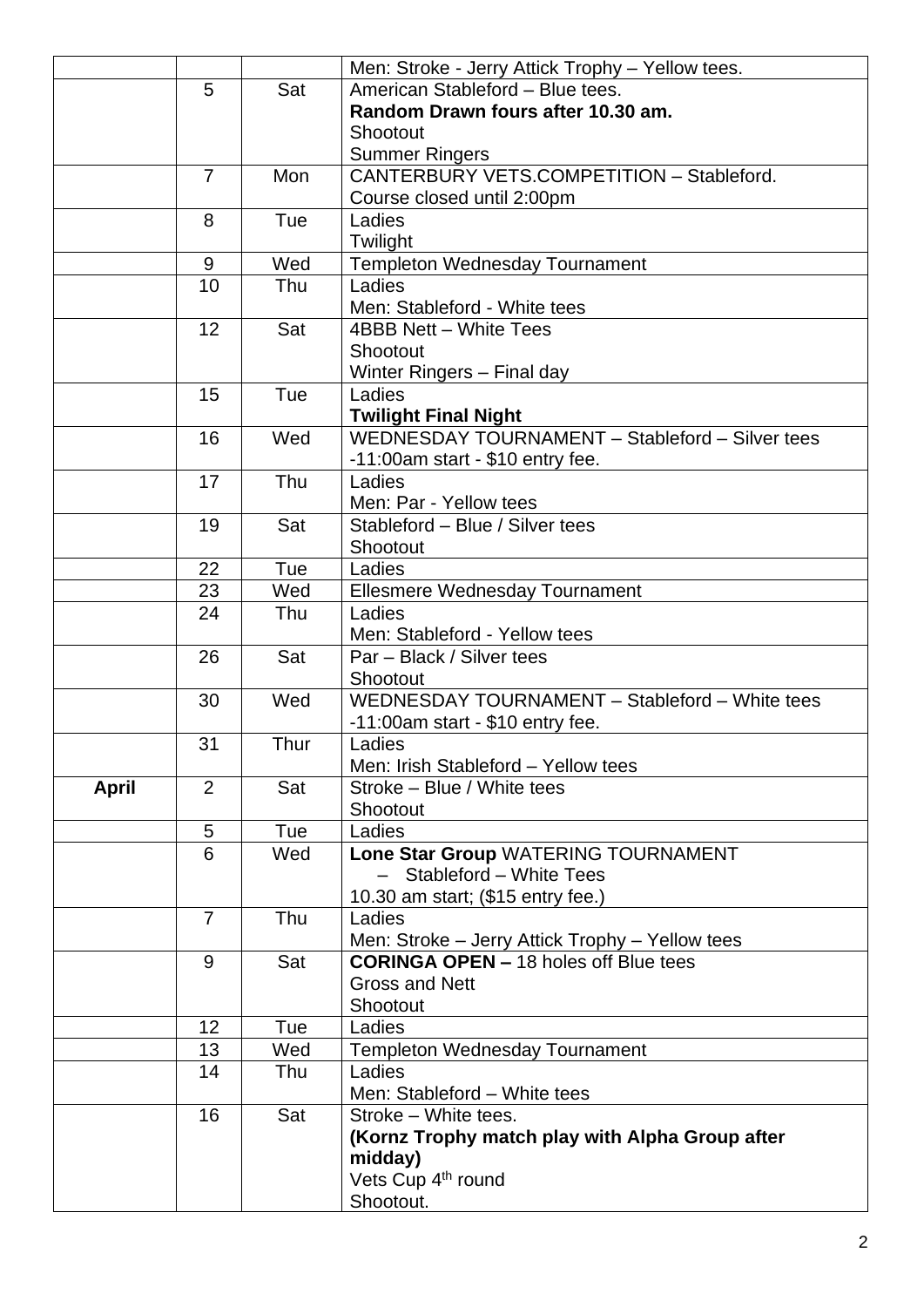| 19 | Tue  | Ladies                                          |
|----|------|-------------------------------------------------|
| 20 | Wed  | WEDNESDAY TOURNAMENT - Stableford - Silver Tees |
|    |      | - 11 am start; \$10 entry fee.                  |
| 21 | Thu  | Ladies                                          |
|    |      | Men: Par - Yellow Tees                          |
| 23 | Sat  | Stroke – Blue / Silver tees                     |
|    |      | Vets Cup 5 <sup>th</sup> and final round        |
|    |      | Shootout                                        |
| 25 | Mon  | <b>ANZAC DAY - Course Open</b>                  |
| 26 | Tue  | Ladies                                          |
| 27 | Wed  | Ellesmere Wednesday Tournament                  |
| 28 | Thur | Ladies                                          |
|    |      | Men: Stableford - Yellow tees                   |
| 30 | Sat  | Stroke – Blue / Silver tees                     |
|    |      | Shootout                                        |

#### **SHOOTOUT 2022**

To date we over 30 entries and I know there are more to come! The more that enter means the prize pool is BIGGER!

This year long competition has been rightly claimed as the BEST competition we run at Coringa. The competition has begun and runs for the duration of the year with the final scheduled for 19<sup>th</sup> of November. It is open to ALL members, men and women, who play in the Saturday match of the day. It is a Stableford competition (irrespective of the Saturday match) and throughout the year the 10 BEST stableford scores of each player are used to determine the top players to qualify for the final in November. The number of qualifiers will be determined by the number of entrants.

Once you enter all you need to do is watch the weekly update on the Coringa website to follow your progress.

**Entry fee for the competition is a one-off payment of \$20** and all entry fee money is allocated to the prize winners. You may enter at any time during the year, but obviously the sooner the better to give you the maximum number scores to contribute towards your personal average.

The Final: The players with the highest average for their ten best rounds compete in the final. The final is played over nine (or twelve) holes with the player with the lowest stableford score on the hole being eliminated. If there is more than one player with equal lowest score on a hole there is a SHOOTOUT (usually a chip or a putt) to determine the eliminated player.

The more entries we have the better the competition (and the higher the prize money!), so please get involved and if there are questions about the competition, please feel free to ask me or anyone who has been involved in the competition in the past.

The present holder of the *FASTGLASS SHOOTOUT TROPHY* is Spencer Wicks.

John Brettell

Shootout Convenor

# **CLUB NEWS**

#### **New Members**

We welcome the following four new members who have joined since the last newsletter

Oscar Humphreys **Daniel O'Donnell** Liam O'Leary Ryan Schmack Do not hesitate to ask from the pro shop or any of the members how the club functions and the different competitions we run throughout the week. Most importantly do enjoy your time at Coringa.

#### **Course news – toilets and wood pile**

Great progress is being made by the team under the careful watch of The Boss. Port-a-Loos are in place while the work is underway. Painting is nearly done on both blocks, hopefully the Tiler and the Plumber have been in and the new and improved toilets will shortly be back in action!

Still waiting for the wood chipping contractor to come and remove the wood piles around the course – all set, just need him to be available – hoping it happens soon!!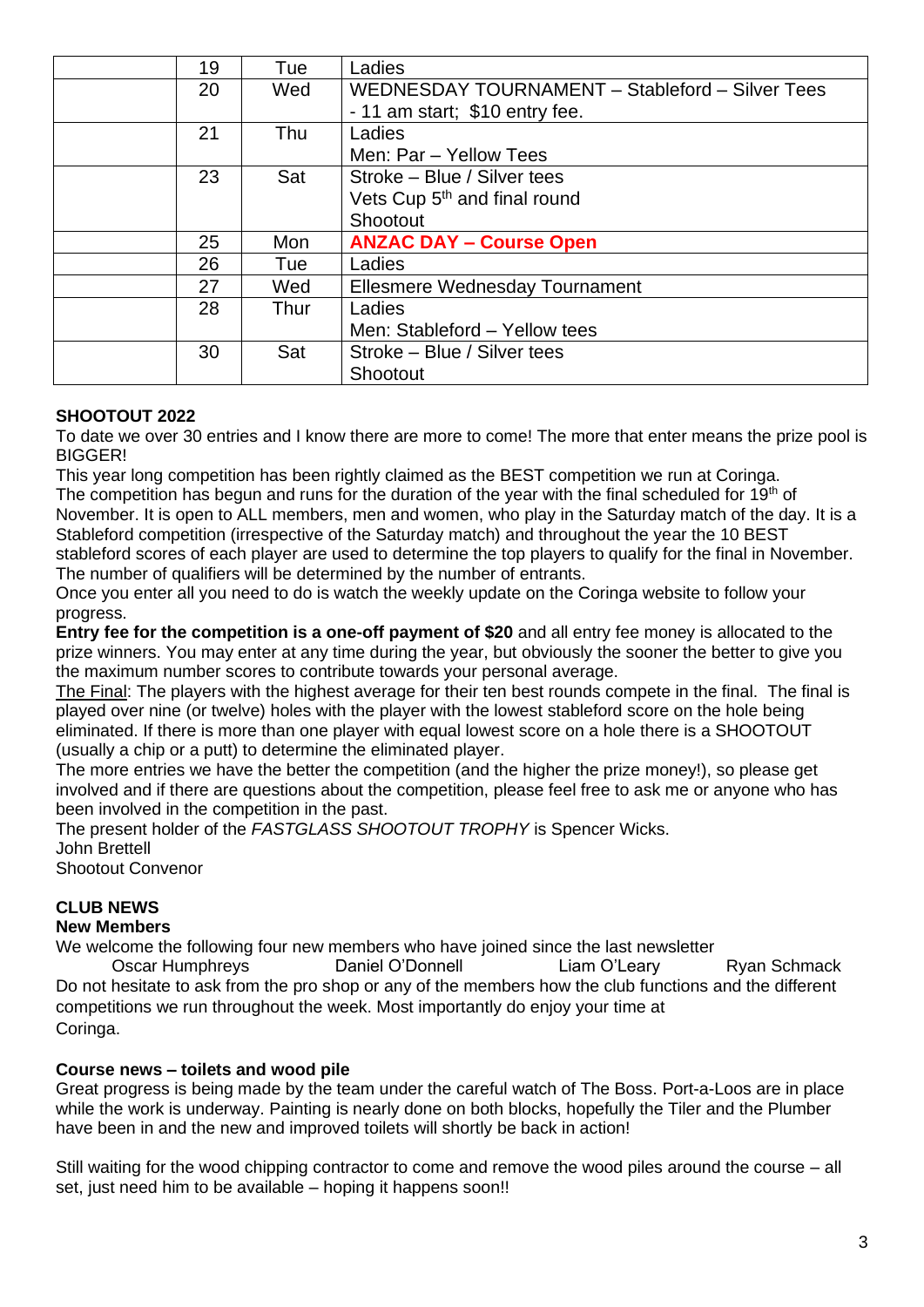#### **SUMMER RINGERS**

Round 11, the penultimate round of the Summer Ringers Competition was played under overcast warm conditions with the threat of some rain expected later in the afternoon, but it appeared well after all participants had completed their rounds. There were 30 eager Ringers participants who entered the MOTD, to see if they could improve their hole scores with only two rounds remaining. The course was presented in top condition, with the rough cut during the week but what was left was still however challenging, the greens had good speed with the putts rolling truly and the fairways looking at their best at this time of the year when it is usually browned off in places.

After Round 8 the field was divided into three divisions with Group A again being a smaller group of 11 to ensure that the handicap index range is competitive for those lower handicappers. The balance of players were divided into two equal Groups of 16.

In Group A, Brian Docherty maintains the lead with a net score of 53.93, with a slender margin of 0.11 over Spencer Wicks on 54.04 after attaining another birdie, with Isaac Preece continuing to hold third spot on 55.32. The first 7 places is within 3.77.

In Group B, Alan Wicks is the second player to record a sub-50 net score and has etched out a lead of 0.43 on 49.74 over Andrew Wight who moves up a spot on 50.17, with Jonathan Kemp dropping down a spot on 51.84 to hold third position, with Clinton Chase holding onto fourth place on 53.17. The top 8 places are within 6.14, with a number of players still having bogeys to eradicate.

In Group C, Chris Cottrell on 49.09 continues to hold a 1.22 lead over John Maasch on 50.31, with Oliver Snape holding onto third position on 51.83. The first 8 places have now compacted and the range is now reduced to 5.11.

There were an additional 13 qualifying birdies recorded by the Ringers field this week, with Spencer Wicks heading these stats with 13 birdies...the chances now of the possibility of birdieing every hole are looking very slim, but it's been a great effort so for. Albert Yee who was playing in the Semi-Finals of the Foley Cup against Clinton Chase, shot his best round off the white tees with a -2 round of 71 which included four birdies and a double -bogey on hole # 13, continues to hold down the next spot with ten birdies. David Harvey and Brian Docherty with seven birdies. Next is Mal Ashton with an eagle and five birdies and Clinton Chase with six birdies, just edging ahead of Isaac Preece with an eagle and four birdies. You wouldn't believe it, the summer weekends seem to have deserted us for the past month as the weather outlook for this Saturday is fine with rain developing but with a high of 26 with a southerly change. We can only hope that the forecast will improve as we get closer to weekend.

This week is the final round for the Ringers participants to make improvements to their current net scores. Take note of the holes that you need to focus on where you're most likely to improve on and play those holes with a strategic plan which you'll execute to attain the goal set. All the best for a successfully executed round.

See you out there on Saturday and Happy Golfing.

Kevin King

Ringers Organiser

# **INTERCLUB**

#### **Over 50's**

Great News - On Sunday 20th February the Coringa Over 50's Team were able to win the Canterbury Over 50's Interclub Champs at the Rangiora GC. The competition is made up 24 club teams and this is now Coringa's 3rd over 50's Title in recent years.

Thanks to a stellar gross score of 76 by Paul Hansen the Coringa Team were able to claw back the 4 stroke deficit against arch-rivals Christchurch GC and win by a single stroke. Muggins

Rademakers almost 'blew it' by incurring a 2-stroke penalty after a well-executed drive off the the wrong tee block!!! It is a mystery to this day why his 3 playing partners just watched silently as the debacle unfolded .....



A huge Congratulations and Thanks go out to those who contributed during the 6 round competition, namely Paul Hansen, Lin Wang, Mike James, James Angus, Scott Ritchie and David Harvey.

Scores for the day - Paul Hansen 76 John Rademakers 78 Lin Wang 78 and Mike James 79 John Rademakers – Player / Manager

#### **Metro A**

The post-Christmas games began on the  $13<sup>th</sup>$  of February and the Coringa team had a bye! After that there are 4 further games to be played. Coringa is at present in  $2^{nd}$  place in a very tight competition.

James Willetts - Player / Manager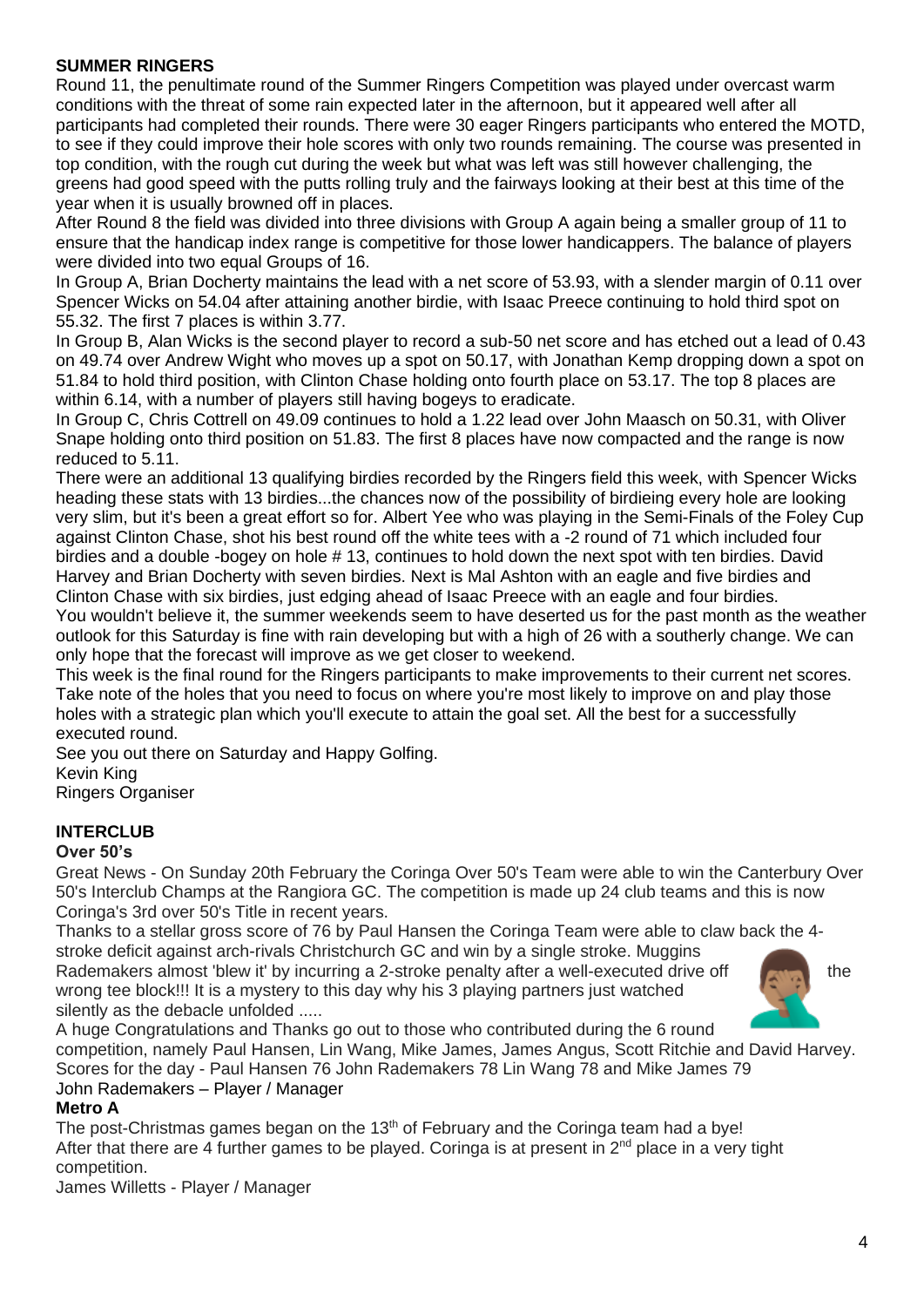# **Presidents**

The team's round eleven game was against Clearwater at Coringa last Sunday and the team suffered a 3 – 5 loss.

The team at present lies in  $6<sup>th</sup>$  place (out of 14), with 12 points.

# **MEN'S REPORT**

This Saturday, the 26<sup>th</sup> of February, we have a Stroke competition off the Black and White / Silver tee blocks for men and women off the Yellows. We also have the very competitive final for the Foley Cup between Andrew Wight and Albert Yee.

Both Puds and I are away, so JB will be doing the raffles and results, so those in the afternoon group could you please help with selling the raffles and the results where necessary.

Last Saturday, the 19<sup>th</sup> of February, was an Irish Stableford round off the Blue and White tee blocks for men and the Yellow tee blocks for the women, with 80 playing in nice weather, but in course conditions closer to spring than the last few weeks of summer. The outstanding scores in the White competition came from Alan Smith with 86 from David Cross on 82. What fabulous scores by Smithy and David! In the Blue competition, it was again Spencer Wicks with 74 points from Rob Gillespie on 73. Well done all those winners and the full results are available on the website!

Barry mentioned to me that he forgot to enter the gross competition, so I apologise to those who could not enter this competition. It will be back next week!

# FOLEY CUP

The Semi Final round matches were:

Andrew Wight v Daviel Bushby

Andrew and Daniel had a close match with Andrew winning.

Clinton Chase v Albert Yee

Albert had an easy win according to Clinton.

The Final round on the 26<sup>th</sup> of February is between Andrew and Albert off the shortest tee available. Good luck both and the draw for your final has been entered by Barry.

# Meat/ Wine/ Raffle Prizes:

The raffles have been difficult to sell in the last few weekends with the weather issues so this Saturday we will only have one 50 number raffle.

Please purchase your tickets from Murita and help us out.

Could I ask raffle purchasers to check the board and if you have a prize, wipe your name off, then ask Murita for your prize, as we don't have a lot of area available within the freezer.

# The Coringa Open

**'The Lone Star and Joes Garage Group'** and **'NZ Post' Coringa Open on 9th April 2022:**

On Saturday we had **37** individuals who have paid to enter the tournament.

The sub-committee will meet at 5.30 pm on Thursday 3<sup>rd</sup> of March at Bishop Brothers. The committee has already secured five substantial sponsors and working through further sponsorship opportunities with **'Asahi'**, **'New World Bishopdale'** and many other smaller firms!

I have received sponsorship from **John Maasch**! Thanks very much to John.

Indeed, thanks very much to our confirmed sponsors!

If there are any members who are willing to assist with sponsoring by providing cash to purchase prizes, goods, services or vouchers, then please tell one the subcommittee members Jamie Howard, Vance Heteraka, James Willetts and myself or email me at [David.harvey@xtra.co.nz](mailto:David.harvey@xtra.co.nz) !

Please get your group together and be part of guaranteed first hundred participants who pay or you may miss out!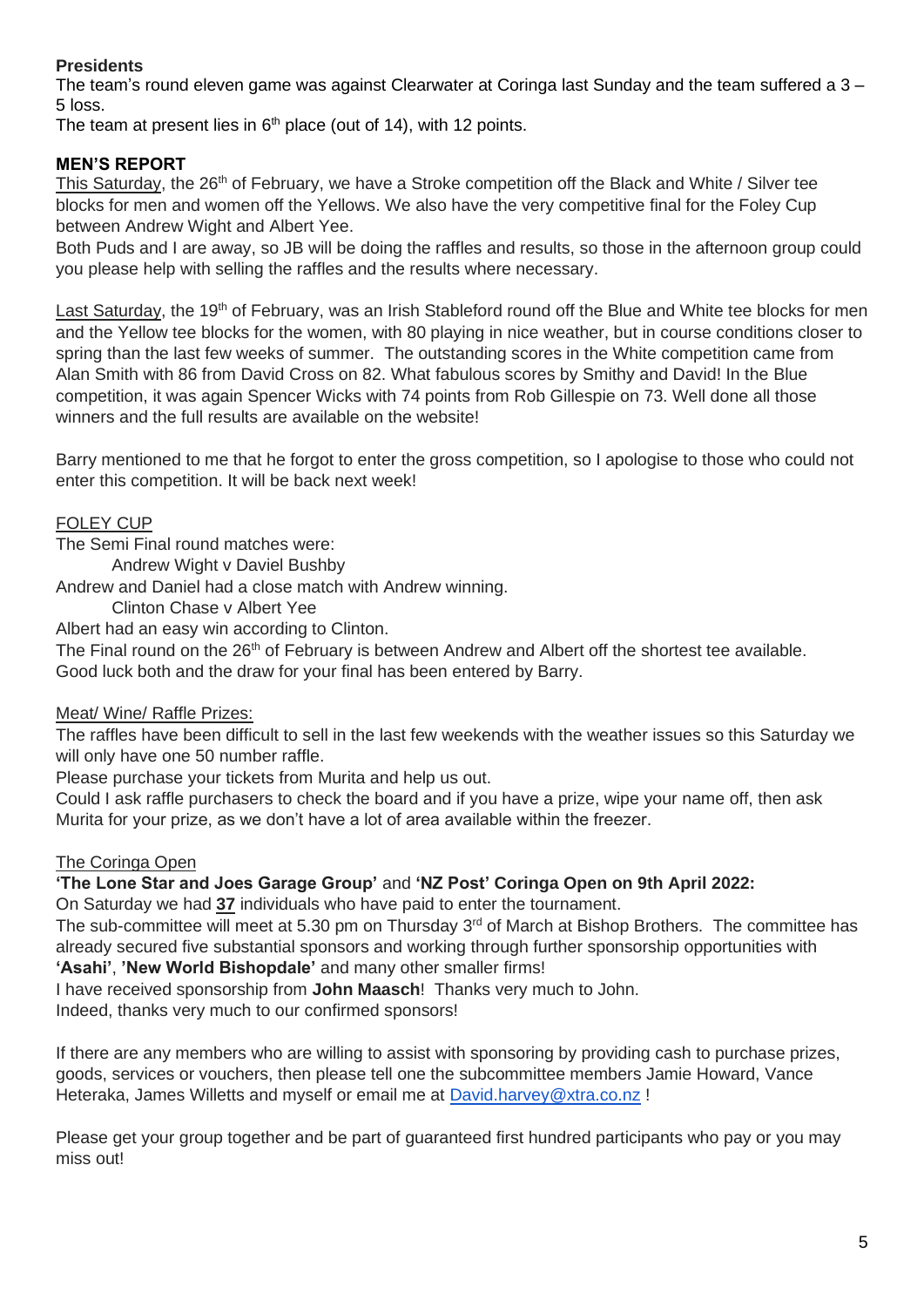# Match Committee Meeting:

The match committee met last Saturday to discuss our upcoming programme and other matters. The meetings minutes will hopefully be available in a couple of weeks once I've typed them up for any club member who wishes to read them. If you are interested just contact me!

There were many matters discussed but the following matters of potential club discussion were raised:

- Re-rating of Silver tee blocks to equalise the strokes on the front and back nines.
- Ensuring the programme reduces the number of rounds being played off the Blue tee blocks as we move into winter.
- Seeking feedback from Foley Cup participants on the use of shortest tee block programmed and how it affected matches.
- The slow pace of play on Number 1 and particularly the time lost looking for balls in the rough after inaccurate first shots. Could the widening of the fairway on the left hand humps and right hand pines assist? To discuss with the Course Committee and Rohan to slightly shorten the rough grass!
- Encourage female participation in the upcoming **'Lone Star and Joes Garage Group'** and **'NZ Post' Coringa Open: 9th April 2022**.
- The clubs representative sides performance and potential moving forward. Question raised about the black tee trial period for Blank Cup side.
- Generating / Maintaining club sponsors and the appropriateness of the 'Sponsors Tournament' in November 2021.
- Unanimously moved and passed: *'That the match committee will require a minimum of 25 participants to complete a Saturday round to establish a competition requiring a the payments of prizes. If there is not 25 completed rounds, then all entries fees paid will be able to be used by those individuals to pay for match fees in the coming weeks. The employee in the Pro-shop will manage the ticking off the entries!*

Before this decision is implemented could I ask for club member feedback through to the Match Committee members or email me at [David.harvey@xtra.co.nz.](mailto:David.harvey@xtra.co.nz)

#### Upcoming events**:**

26th February Final of Foley Cup Matchplay 2 March 'Lone Star and Joes Garage Group' Watering Tournament (Stableford - \$15 entry). 9 April Coringa Open'

# Closest to the Pin:

Weekly **Hancock's Wine and Beer Merchants** 

Membership Welfare:

# **Peter Marsh:**

Unfortunately for Swampy the DHB is not allowing visitors to patients in all hospitals including Burwood. I understand he is walking around and starting to make a good recovery.

Pete is reading every text message he receives and now responding, so keep sending those golfing stories to him to keep his spirits up!

# **Jess Heteraka:**

Jess is continuing on her recovery, and I believe back at work soon (unfortunately for her!). The doctors have not been able to diagnose the cause. We all hope there are no further issues!

# **Jerry Kuipers:**

We haven't seen Jerry for a few weeks on the course. I understand he is on the improve and we all hope to see him back soon! I'll drop in and see him next week for an update for everyone.

#### **Ray Skinner**

Ray suffered a heart attack a week or so ago but is now at home recovering. Please ring and let him know we are thinking of him.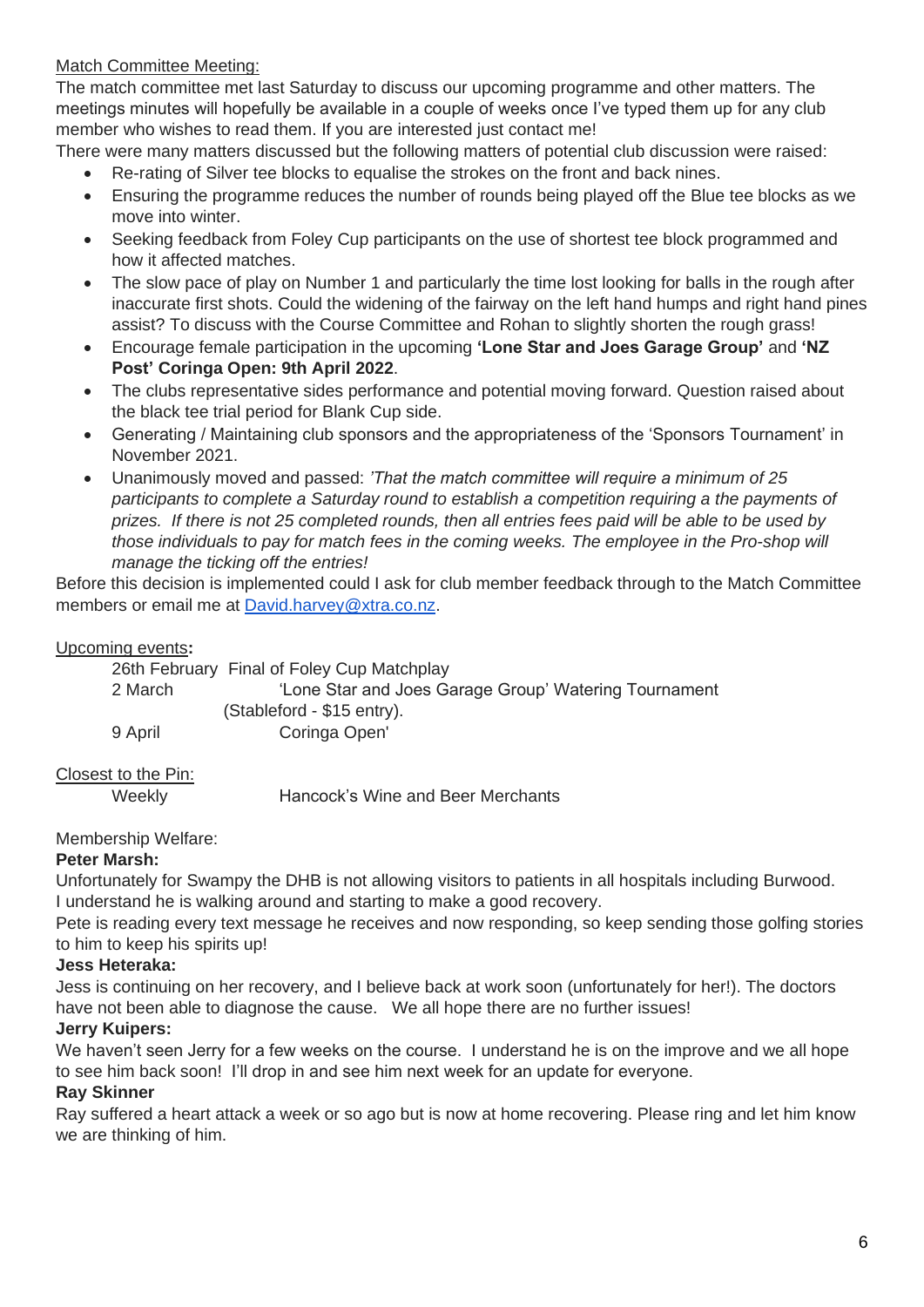# Comment**:**

I have travelled through to Kaikoura for a week's holiday and can't believe how green the drive up north was! The weather feels like we are already in autumn and somehow, we've missed our summer! I complement Rohan and staff for keeping the course as playable as it has been considering the rainfall. Thanks guys.

Last Saturday I made the decision for simplicity and a change that the Saturday match would pay out the first ten scores i.e got prizes, for those who played off the white tee block and first eight off the blue tee. The use of divisions within the tee blocks is the choice of the match committee representative doing the results on the particular Saturday! If there are any members or participants who have any issues or comments which they wish to be shared with the match committee regarding the Saturday matches or match committee decisions please either approach the members of the committee or email me as I have repetitively asked at [David.harvey@xtra.co.nz!](mailto:David.harvey@xtra.co.nz) I do often ask for feedback, but don't receive much, so I guess we are making sound decisions for the benefit of all our members!

I lastly repeat my thoughts on the ongoing challenge of COVID and the reality that currently the Government Omicron mandates are an issue for us all. We are all aware and somewhat fearful of the health issues associated. The government has mandated protocols which allow businesses to operate, and the board and our staff must operate within those including the wearing of masks. I know we all do not enjoy wearing them. The reality is they must be worn within the bar when we are purchasing food or alcohol. I was told that the Richmond Working Men's Club had an issue as they were serving people who were not wearing masks and the Police closed them down for a period. As a club we don't want to lose our clubrooms and our community feel! Could I please ask people to wear a mask into the Pro-Shop and clubrooms and when you arrive or are purchasing.

It's simple! David Harvey Men's Captain

# **LADIES REPORT**

#### **Tournaments**

| Russley   | Monday 14 <sup>th</sup> March. |
|-----------|--------------------------------|
| Mayfair   | Friday 17th March              |
| Ellesmere | Friday 25 <sup>th</sup> March  |
| Waimari   | Monday 28 <sup>th</sup> March  |

For all above tournaments please contact Leigh on 0274340872 if you want to play in any of them. Coringa Open.

You will have seen the email from Sandy re the Coringa Open to be played on the 9<sup>th</sup> April. \$30 entry fee. Dave Harvey would like to see as many of us as we can muster come and play the 18 holes. Entries close on the 6<sup>th</sup> April. For other information see posters around the club or in this newsletter

# **Saturday**

Five ladies played Stablefords and closest to the pin. It did get a bit hot halfway around.

1<sup>st</sup> Anne M with 19 Stablefords, 2<sup>nd</sup> equal Myra and Tracey with 17 Stablefords

Closest to the pin, Anne M

Slots have been booked for this coming Saturday at 9.06am. Please go online and add your name if you are wanting to play

# 18-hole ladies

Dave Harvey is happy to accommodate you within the men's game on a Saturday Sunday results: 3 ladies turned up to play so just had a friendly Next week two slots have been booked from 9.30

# **Tuesdav**

The day was so hot most of our players forgot what game we were playing. It was Net. So, we managed to get 3 cards that could count as winners. All we will say is Myra was first, with a countback for 2nd which was Ellen then Leigh. Everyone struggled with the heat.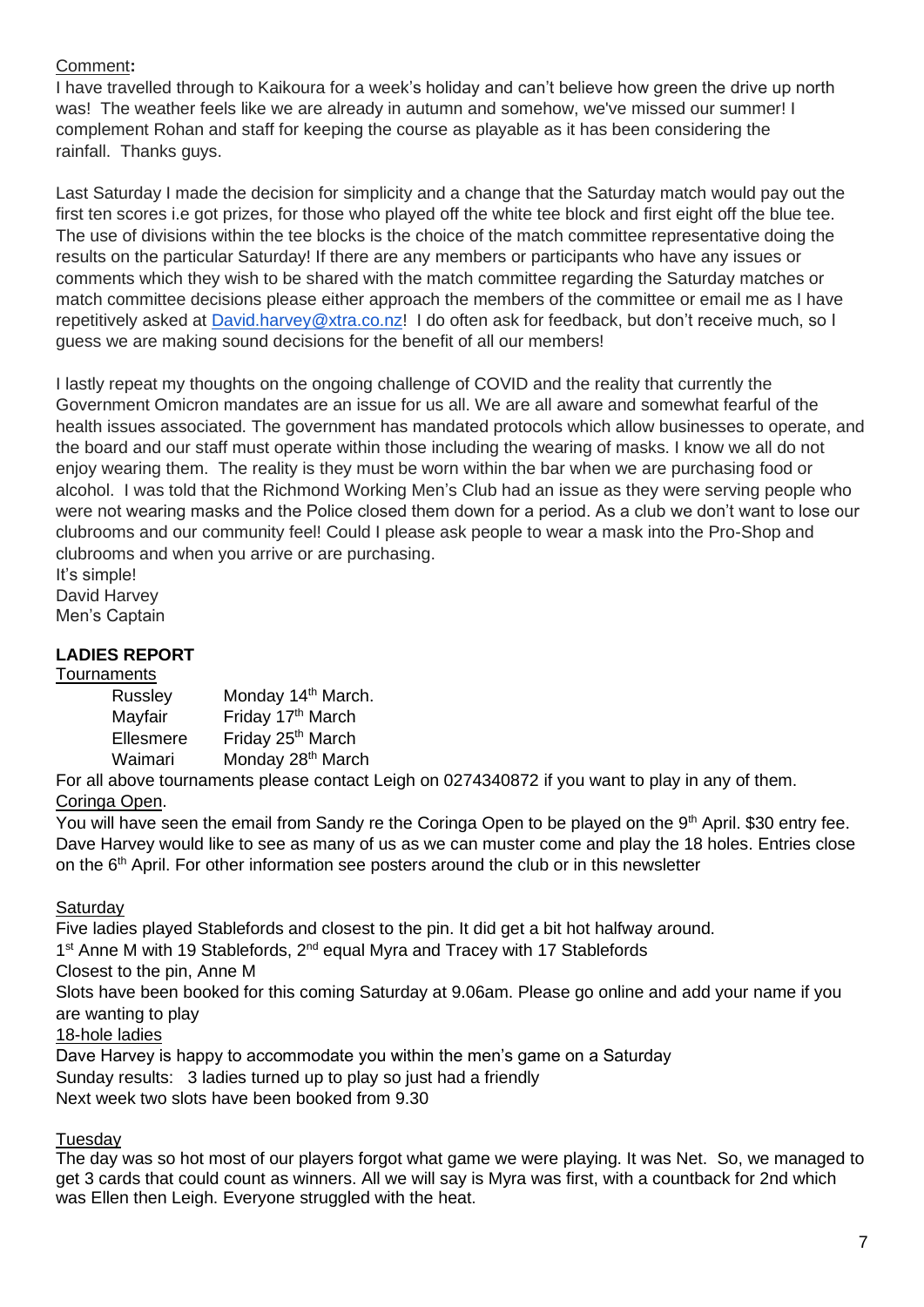Thursday; 11 played for Stablefords and best putting. The winner was Jay with 23 Stablefords and best putting was Janice McPhail with 15 putts

# **Twilight**

50 played twilight with 6 ladies amongst them. While it was still very warm when we started out it did finally cool down to make it a very pleasant evening for playing golf.

First lady was Mandy Walsh with 22 Stablefords, then second by lot Anne M and third Tracey B both with 19 Stablefords

Interclub

This week Coringa played Waitikiri at Pegasus. It was a draw. Don't forget to follow Coringa on Facebook - Anne Morgan

# **WEDNESDAY GOLF**

#### **'The Lone Star and Joes Garage Group' \$15 Tournament**

We will have our **'The Lone Star and Joes Garage Group' \$15 Tournament** on Wednesday 2rd March. Please remember that we trialed booking tee times either directly through Dotgolf or the Pro-Shop for the month in advance or days prior. The general feedback from participants was that set times weren't really necessary as everyone arrived and started around the same times. The tournament starts at 10.30 am and everyone must be on the course by 11.30. Just turn up! David Harvey

# **THURSDAY MEN'S GOLF**

It was a calm cool day for the inaugural Dr Tommy Patton Memorial Trophy day. We played an Irish Stableford off Yellow tees and the scoring was pretty good with the greens running fast and true. The full results are as follows:

1<sup>st</sup> and winner of the Dr Tommy Patton Trophy

- Mark Searle 81
- $2<sub>nd</sub>$ Paul Gnad 78 3rd Rex Dominokovich 77
- (Nice to see you back Rex)
- $4<sup>th</sup>$ Jim Anderson 75
- $5<sup>th</sup>$ Robert Pryce 72
- $6<sup>th</sup>$ Michael Healy 71

There were nearest the pins for Wing Gin (#7) and Seamus O'Cromtha (#17) with 2's for John Matthews and Wing Gin.

It was my pleasure to play with Michael Patton who does not play often and if he does watch out. He presented the trophy to Mark Searle and as you will see in the picture it is a very appropriate trophy.

I have to mention an incident involving a former club captain and senior citizen who lined up a shot out of the rough and on executing same discovered it was a dandelion!! I am told it did not go far and there was no need for a rule's interpretation. [In his defence it should he added that he was using a yellow ball!]

A very successful day to honour the late Dr Tommy Patton and this will be an annual event.

Looking forward to next week and until then good golfing.

For Thursday Men Chris Cottrell





[Pictured is Michael Patton resting in "Tommy's Chair" at the 16<sup>th</sup> tee.]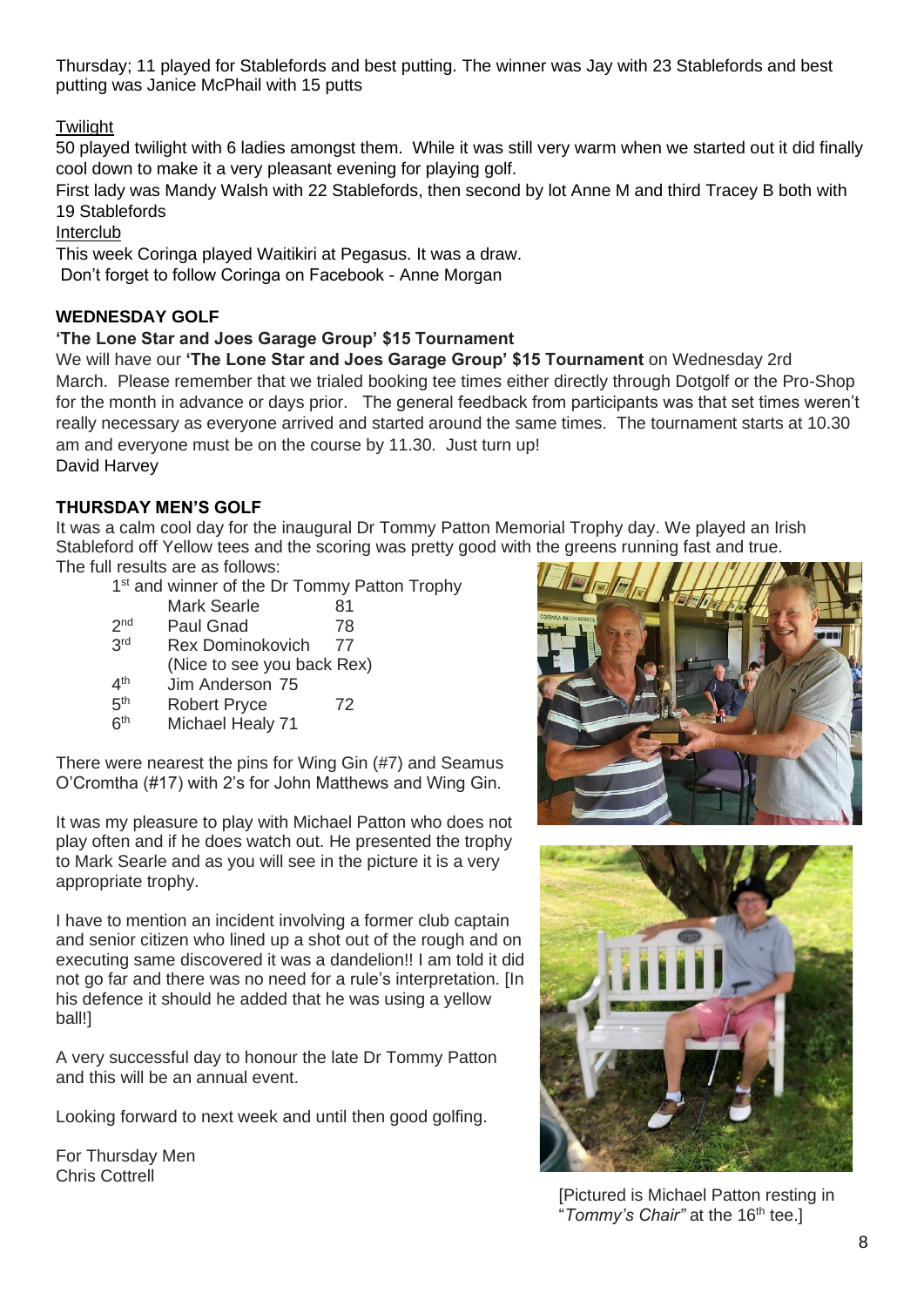#### **TWILIGHT 2021-2022**

The Twilight programme is coming to a close with the scheduled final night on the 15<sup>th</sup> of March (though may be extended). It starts every Tuesday evening with a shotgun

start shortly after 5:30pm. Everyone is welcome! Members \$5 and Guests \$10 Good prizes and a Burger meal to follow - \$10

A warm calm night greeted 50 players for Twilight with visitors from Hutt Park, Kaiapoi, Waimakariri Gorge, Harewood, Waimairi Beach, Avondale, Russley and Akaroa.



Champion of Champions is now getting down to the business end of the competition with Hugo Pow overtaking Courtney Wilson in the top spot. Still more players getting close to 10 games and positions will keep changing.

If you haven't played twilight come on out to tee off by 5.30 every Tuesday night and enjoy the best burger and chips in town – Everyone welcome. If you on your own, we will put you in a four.

| 1 <sup>st</sup>  | Mandy Walsh                       | 22        |
|------------------|-----------------------------------|-----------|
| 2 <sub>nd</sub>  | Hugo Pow                          | 21 by lot |
| 3 <sup>rd</sup>  | Gordon McCoy                      | 21 by lot |
| 4 <sup>th</sup>  | <b>Barry Hall</b>                 | 21 by lot |
| 5 <sup>th</sup>  | <b>Oliver Shea</b>                | 20 by lot |
| 6 <sup>th</sup>  | Andy Trounson                     | 20 by lot |
| 7 <sup>th</sup>  | <b>Mark Searle</b>                | 20 by lot |
| $R^{th}$         | Anne Morgan 19 by lot             |           |
| 9 <sup>th</sup>  | Oliver Snape 19 by lot            |           |
| 10 <sup>th</sup> | Tracey Bruce 19 by Lot            |           |
| 11 <sup>th</sup> | Russell McGregor                  | 19 by lot |
|                  | Prizes paid out down to player 22 |           |

Gordon McCov Twilight Convenor

#### Winners on the night Champion of Champions Champions

| Player                  | 10 game average |
|-------------------------|-----------------|
| <b>Hugo Pow</b>         | 19.7            |
| <b>Courtney Wilson</b>  | 19.5            |
| <b>Bev Gordon</b>       | 19.1            |
| Oliver Snape            | 19.1            |
| Lindsay smith           | 18.6            |
| <b>Robert Chisholm</b>  | 18.6            |
| Mark Searle             | 18.2            |
| Paul Snape              | 18.0            |
| Anne Morgan             | 17.6            |
| <b>Russell McGregor</b> | 17.6            |
| John H Wilson           | 17.4            |
| <b>Tracey Bruce</b>     | 17.4            |
| Regan bentley           | 17.1            |
| Andrei Cotiga           | 17.0            |
| Daniel Wilson           | 17.0            |
| Gordon McCoy            | 17.0            |
| Robert Faalilio         | 17.0            |
| Oliver Shea             | 16.9            |
| <b>Greg Newell</b>      | 16.2            |
| Jonathan Kemp           | 15.9            |
| Neal Shaw               | 15.8            |
| Philip Olsen            | 15.7            |
| David Cookson           | 15.3            |
| John Maasch             | 15.2            |
| Carly Shaw              | 14.5            |
| Andy Williamson         | 14.3            |
| <b>Michael Harris</b>   | 14.2            |

#### **AND NOW**

#### **Best Excuse**

A pensioner drove his brand new BMW to 100 mph, looking in his rear view mirror, he saw a police car behind him. He floored it to 140, then 150, ... then 155, ... Suddenly he thought,

"I'm too old for this nonsense!"

So he pulled over to the side of the road and waited for the police car to catch up with him.

The officer walked up to him, looked at his watch and said,

"Sir, my shift ends in ten minutes. Today is Friday and I'm taking off for the weekend with my family. If you can give me a good reason that I've never heard before, why you were speeding... I'll let you go." The Man looked very seriously at the police man, and replied :-

"Years ago, my wife ran off with a policeman, I thought you were bringing her back!!!"

The Cop left saying,

" Have a good day, Sir "...